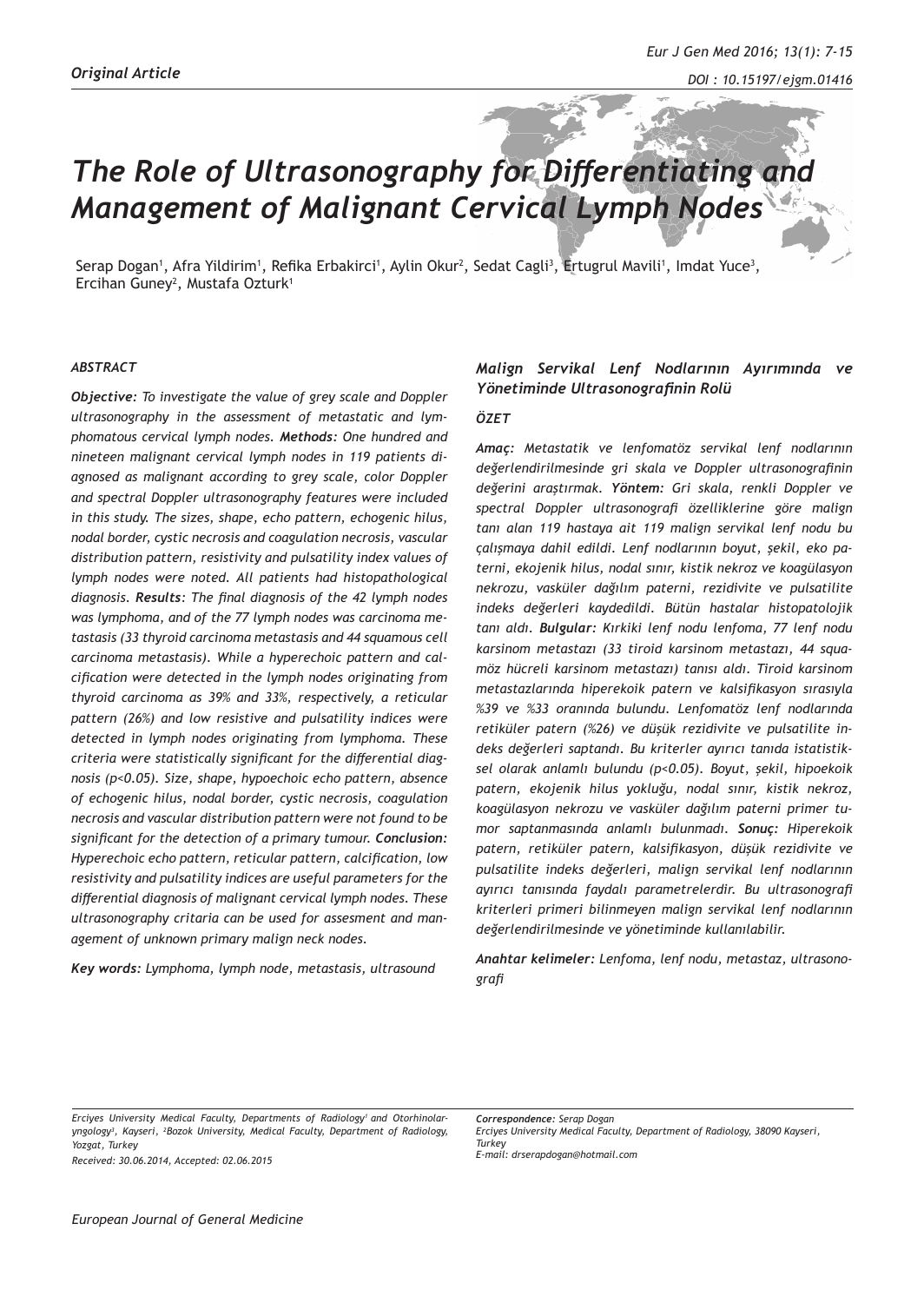# **INTRODUCTION**

Malignant lymph nodes of the neck mainly consist of metastasis and lymphoma. Metastatic cervical lymph nodes whose primaries are unknown constitute 3–5% of all headneck cancers (1). Nodal metastases are common and generally related with both skin and mucosal carcinomas of the head and neck region. Cervical lymph nodes are also common site for both Hodgkin's and non Hodgkin's lymphoma. For appropriate treatment, an accurate diagnosis is essential as the treatment modalities of these two pathologies are quietly different.

Clinically, it is difficult to make a differential diagnosis for cervical lymph nodes. Ultrasonography (US) can be used as the first-line imaging tool without ionizing radiation in the diagnostic evaluation of cervical lymphadenopathy, due to its ease, noninvasiveness, reproducibility, and cost effectiveness. There are numerous published reports on the usage of grey scale US, color and spectral Doppler US to distinguish between benign and malignant cervical lymph nodes (2–4). The role of US in the differentiation of benign nodes from malignant ones is well established. However, limited studies are available for differentiating of the nature of malignant disease by means of these examinations (5, 6).

The purpose of this study was to investigate the role of grey scale and Doppler US findings in the assessment of metastatic and lymphomatous cervical lymph nodes and patient management.

## **MATERIAL AND METHODS**

This study was conducted as a prospective study and included 119 patients (49 female, 70 male, the mean age was 52.03±17.42 years) with unknown primary neck nodes between the years 2007–2010. The patients initially had a grey scale US examination for the presence of lymph node. In cases with more than one lymph node, the largest lymph node was analysed. This study was approved by the ethical commity of our university. The US examinations of all the patients were performed using a 7.5 MHz linear transducer (XU Applio, Toshiba, Tokyo, Japan).

Criteria including size, shape, echo pattern, presence of echogenic hilus, border and internal structure of the lymph nodes used for the assessment of malignant cervical lymph nodes by grey scale US. The size of the lymph node: A measurement of 5mm in the short axis was chosen as the cut-off point for inclusion. The shape of the lymph node was determined by the short: long axis ratio (S/L) on a transverse plane. Lymph nodes with a S/L ratio of less than 0.5 were accepted as long or oval nodes, whereas those with a S/L ratio of 0.5 or more were accepted as round nodes. The echo pattern of the lymph node was classified as hypo, iso, or hyperechoic compared with the surrounding musculature. The reticular pattern was described as a micro-nodular echo mould. The echogenic hilus was defined as presence or absence of hilar echogenity that is continuous with the surrounding fat. The border of the lymph node was classified as sharp or unsharp (irregular) according to the boundary between the lymph nodes and the surrounding soft tissues. The internal structure of the lymph node was evaluated for the presence of calcification, cystic (liquefaction necrosis) and coagulation necrosis. Coagulation necrosis is usually echogenic, irregularly demarcated, and is not continuous with the surrounding fat.

Following grey scale US examination, color Doppler US and spectral Doppler US examinations were performed. The vascular distribution of the lymph node (hilar, peripheral, and mixed pattern) and the vascular resistance parameters (Resistivity index: RI; pulsatility index: PI) were determined during the scanning.

All the scans were performed employing the standardized parameters. The adjustment of color Doppler US was regulated for high sensitivity with a low wall filters and pulse repetitions frequency 700 Hz to detect the vessels with low blood flow. Vascular resistance (RI and PI) was measured in at least three vessels. Each of the RI and PI measurements were obtained from 3 successive spectral Doppler wave forms and an average value of RI and PI was scored in the analyses. In all examinations, the sample volume was standardized to 1mm and the Doppler angle was set to 60 degree or lower.

Patients with benign cervical lymph nodes according to sonographic characteristics (oval shaped, isoechoic, with an echogenic hilus) and purely cystic lymph nodes were excluded. Patients with malignant cervical lymph nodes according to sonographic characteristics underwent fineneedle aspiration cytology (FNAC). If the FNAC of the lymph nodes was non-diagnostic, an excisional biopsy was obtained. Patients with malignant lymph nodes according to histopathological diagnosis were included in the study. Four patients who had malignant characteristics according to sonographical criteria were found to be benign on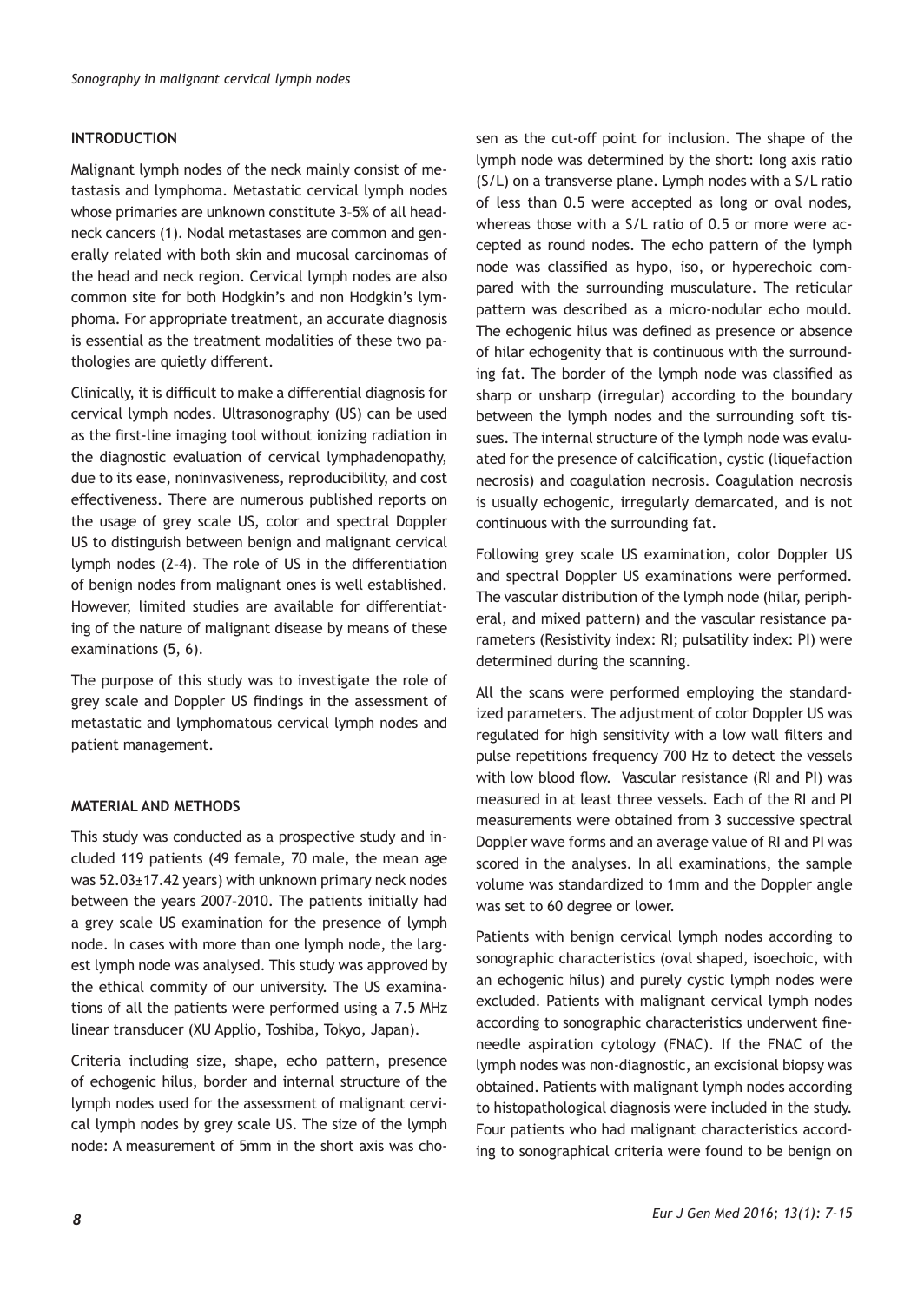|                        | Lymphoma<br>$(n:42)$ $(\%)$ | Carcinoma metastasis<br>$(n:77)$ $(\%)$ | p value  |
|------------------------|-----------------------------|-----------------------------------------|----------|
| Shape                  |                             |                                         | p > 0.05 |
| Oval                   | 1(2.4%)                     | 2(2.6%)                                 |          |
| Round                  | 41 (97.6%)                  | 75 (97.4%)                              |          |
| Echogenicity           |                             |                                         |          |
| Hypoechoic             | 29 (69%)                    | 52 (67.5%)                              | p > 0.05 |
| <i>Isoechoic</i>       | 1(2.4%)                     | 12(15.6%)                               |          |
| Hyperechoic            | 1(2.4%)                     | 13 (16.9%)                              |          |
| Reticular echogenicity | 11(26.2%)                   | $0(0\%)$                                | p<0.05   |
| Hilus                  |                             |                                         | p > 0.05 |
| Present                | 4(9.5%)                     | 6(7.8%)                                 |          |
| Absent                 | 38 (90.5%)                  | 71 (92.2%)                              |          |
| Nodal border           |                             |                                         | p > 0.05 |
| Sharp<br>Unsharp       | 42 (100%)<br>0(0%)          | 74 (96.1%)<br>3(3.9%)                   |          |
| Cystic necrosis        | 7(16.7%)                    | 25 (32.5%)                              | p > 0.05 |
| Coagulation necrosis   | $3(7.1\%)$                  | 10(13%)                                 | p > 0.05 |
| Calcification          | 0(0%)                       | 12 (15.6%)                              | p<0.05   |
| Vascularity            |                             |                                         | p > 0.05 |
| Hilar                  | 1(2.4%)                     | 4(5.2%)                                 |          |
| Peripheral             | 20 (47.6%)                  | 48(62.3%)                               |          |
| Mixed                  | 21 (50%)                    | 25 (32.5%)                              |          |
| RI                     | $0.739 \pm 0.093$           | $0.807 \pm 0.126$                       | p<0.05   |
| PI                     | 1.505±0.405                 | 2.014±0.699                             | p<0.05   |

*Table 1. Grey scale, color Doppler and spectral Doppler US features of lymphoma and carcinoma metastasis.*

*US, ultrasonography; RI, Resistivity index; PI, Pulsatility index.*

histopathological examination. Three patients (1 malignant neuroendocrine tumor metastasis and 2 malignant melanoma metastasis) were excluded since their number was inadequate for statistical analysis.

# *Statistical Analysis*

The comparison of qualitative variables was made through the exact method of chi-square (χ2) analysis. For cases in which the variables were found to be dependent in the chi-square analysis, the significant cells were determined with the help of the standard residual (SR). The actual p values of the assessed parameters were given and the value p<0.05 was accepted to be statistically significant. Diagnostic measures were calculated using easyROC software.

## **RESULTS**

The study included 119 patients (42 lymphoma, 77 carcinoma metastasis (CM) ). Of the 42 patients with lymphoma, 14 were Hodgkin lymphoma and 28 were non-Hodgkin lymphoma. Thirty-three of 77 patients with CM, had thyroid carcinoma metastasis (TCM). Other 44 patients had squamous cell carcinoma metastasis (SCCM). The grey scale US, color Doppler US and spectral Doppler US findings of the malignant lymph nodes are summarized in Table 1 and 2.

The mean short axis of the lymph nodes was 18.81±8.05mm, 17.20±8.78mm and the mean long axis of the lymph nodes was 26.09±9.97mm, 23.05±11.10mm for lymphoma and CM cases, respectively. In this study, the size of lymph node was not found to be statistically significant to help in differentiating the primary tumour.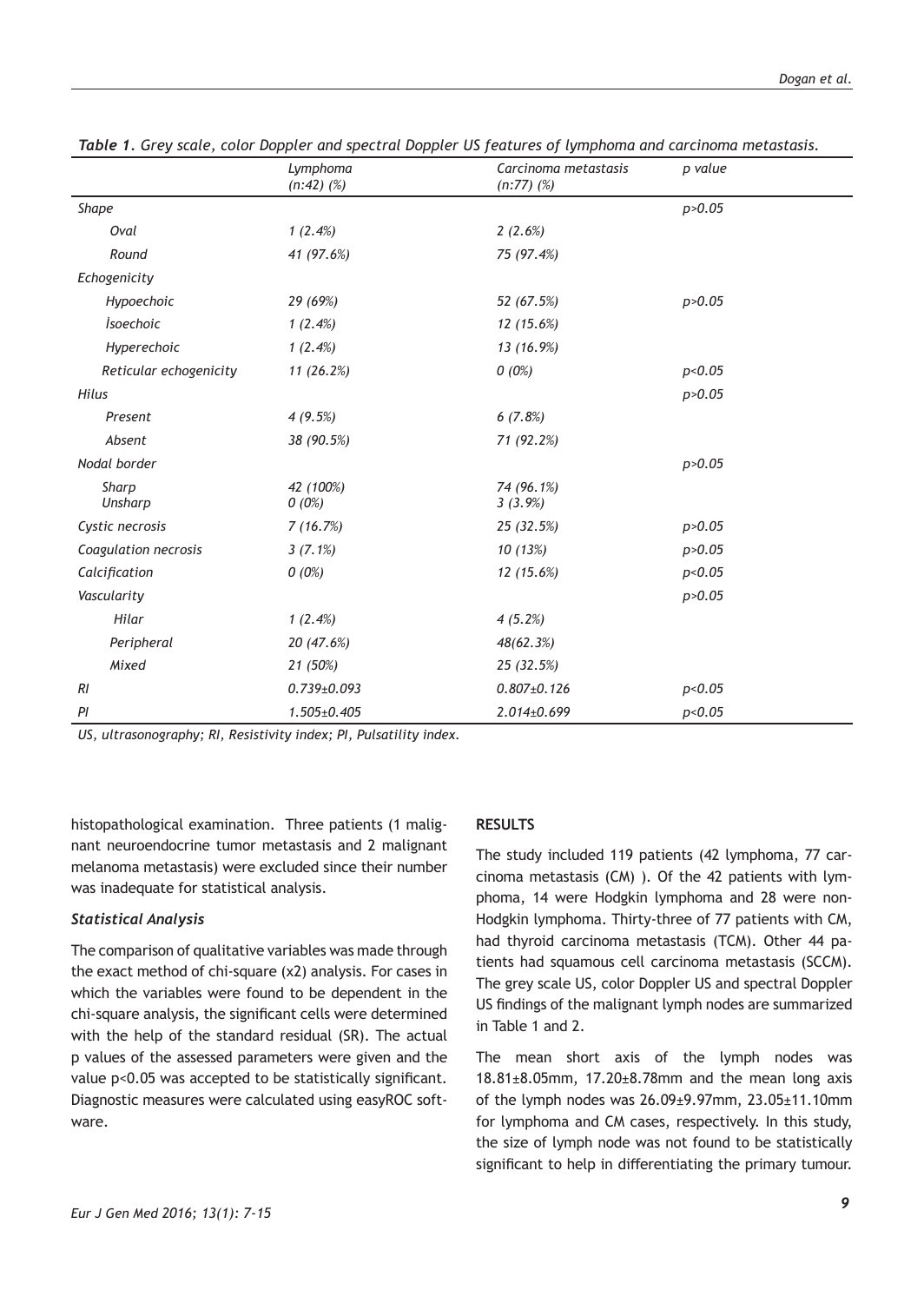|                        | Thyroid carcinoma<br>metastasis $(n:33)$ $(\%)$ | Squamous cell carcinoma<br>metastasis $(n:44)$ $(\%)$ | p value  |
|------------------------|-------------------------------------------------|-------------------------------------------------------|----------|
| Shape                  |                                                 |                                                       | p > 0.05 |
| Oval                   | 1(3%)                                           | 1(2.3%)                                               |          |
| Round                  | 32 (97%)                                        | 43 (97.7%)                                            |          |
| Echogenicity           |                                                 |                                                       |          |
| Hypoechoic             | 14 (42.4%)                                      | 38 (86.4%)                                            | p > 0.05 |
| <i>Isoechoic</i>       | 6(18.2%)                                        | 6(13.6%)                                              |          |
| Hyperechoic            | 13 (39.4%)                                      | 0(0%)                                                 | p<0.05   |
| Reticular echogenicity | 0(0%)                                           | 0(0%)                                                 |          |
| Hilus                  |                                                 |                                                       | p > 0.05 |
| Present                | 1(3%)                                           | 5(11.4%)                                              |          |
| Absent                 | 32 (97%)                                        | 39 (88.6%)                                            |          |
| Nodal border           |                                                 |                                                       | p > 0.05 |
| Sharp<br>Unsharp       | 32 (97%)<br>1(3%)                               | 42 (95.5%)<br>2(4.5%)                                 |          |
| Cystic necrosis        | 13(39.4%)                                       | 12 (27.3%)                                            | p > 0.05 |
| Coagulation necrosis   | $3(9.1\%)$                                      | 7(15.9%)                                              | p > 0.05 |
| Calcification          | 11(33.3%)                                       | 1(2.3%)                                               | p<0.05   |
| Vascularity            |                                                 |                                                       | p > 0.05 |
| Hilar                  | $0(0\%)$                                        | $4(9.1\%)$                                            |          |
| Peripheral             | 21(63.6%)                                       | 27 (61.4%)                                            |          |
| Mixed                  | 12(36.4%)                                       | 13 (29.5%)                                            |          |
| RI                     | $0.786 \pm 0.132$                               | $0.823 \pm 0.121$                                     | p > 0.05 |
| ΡI                     | $1.858 \pm 0.578$                               | $2.130 \pm 0.763$                                     | p > 0.05 |

*Table 2. Grey scale, color Doppler and spectral Doppler US features of thyroid and squamous cell carcinoma metastasis.*

*US, ultrasonography; RI, Resistivity index; PI, Pulsatility index.*

The shape of the majority of the lymphomatous and metastatic lymph nodes (98%), was found to be round (S/ L≥0,5). There was no dependency between the groups in terms of lymph node shape and the differences between them were statistically not significant. A hypoechoic pattern was detected in 69% of the lymphomas, 67% of the CM cases. There was no dependency between the groups in terms of hypoechoic pattern and the differences between them were statistically not significant. In order to determine the level of statistical significance of the echo pattern in TCM patients, SR analysis was employed. According to this analysis, it was accepted statistically significant for 13 cases (39%) displaying hyperechoic pat-



*Figure 1. Grey-scale US image shows hyperechoic echo pattern (arrow head) and punctat calcifications (arrows) in a metastatic lymph node from thyroid carcinoma metastasis.*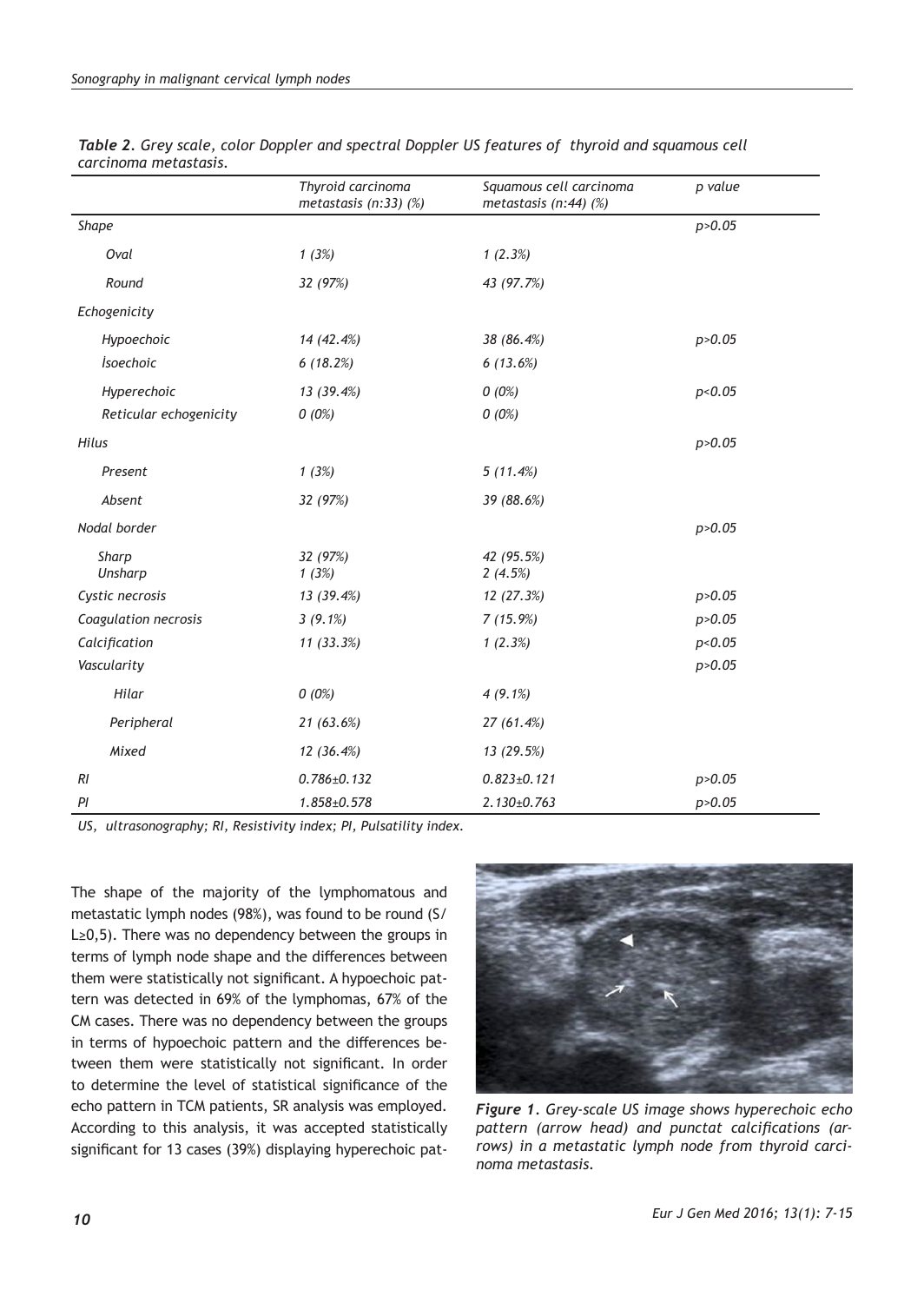

*Figure 2. Color Doppler US image shows peripheral flow pattern, also note reticular pattern (arrows) in a lymphomatous lymph node.*

tern in TCM (|SR|>1.96) (Figure 1). Sensitivity, specificity, positive predictive value (PPV) and negative predictive value (NPV) of hyperechoic pattern in the diagnosis of TCM were 39%, 100%, 100%, 68%, respectively. In order to determine the level of statistical significance of the echo pattern in lymphoma patients SR analysis was employed. According to this analysis, it was accepted statistically significant for 11 of the cases (26%) displaying a reticular pattern in lymphomatous lymph nodes (|SR|>1.96) (Figure 2). Sensitivity, specificity, PPV and NPV of reticular pattern in the diagnosis of lymphomatous lymph nodes were 26%, 100%, 100%, 71%, respectively. Absense of echogenic hilus was observed in 90% of the lymphoma patients and 92% of the CM patients and the difference was not accepted as statistically significant. The majority of the cervical lymph nodes (97%) had a sharp border and



*Figure 3. Grey-scale US shows hyperechoic coagulation necrosis (arrow heads) in carcinoma metastasis.* 

no dependence was found between the groups, and the difference was not accepted as statistically significant. Calcification was found in 11 TCM cases (33%), and 1 SCCM case (2%) (Figure 1). No calcification was found in the lymphoma cases. It was seen that diagnosis between the groups and calcification were dependent on each other and the difference between them was statistically significant. Sensitivity, specificity, PPV and negative predictive value NPV of calcification in the diagnosis of TCM were 66%, 2%, 33%, 8%, respectively. Cystic necrosis was found in 16% of lymphoma, 32% of CM cases. The difference was not accepted as statistically significant. Coagulation necrosis was detected in 7% of the lymphoma, and 13% of the CM cases. No dependence was found between the groups, and the difference was not accepted as statistically significant (Figure 3).



*Figure 4. Spectral Doppler and power Doppler US images shows peripheral and hilar flow pattern (mixed) in carcinom metastasis. RI: 1.00, PI: 3.41.*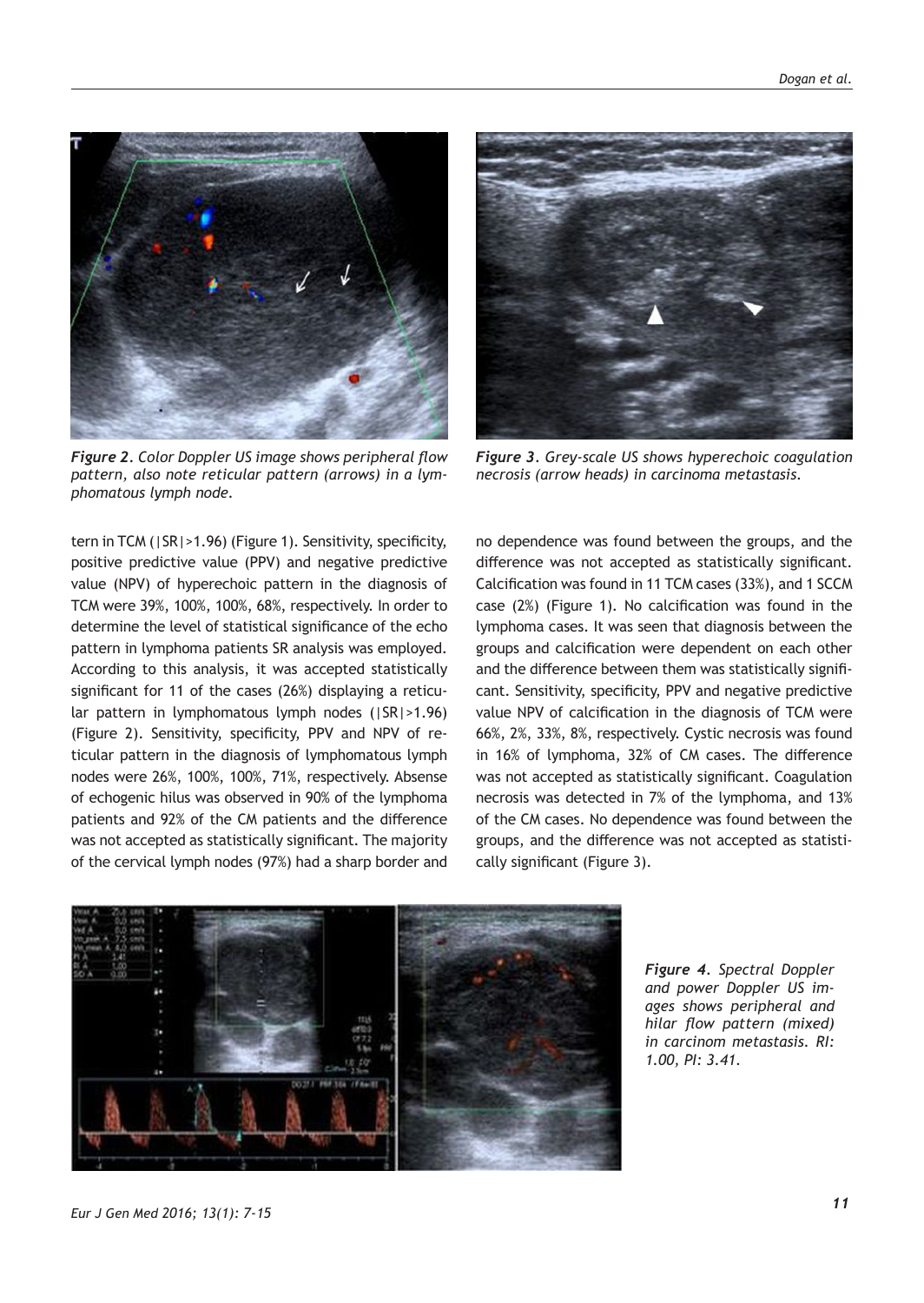

*(0.68) in lymphomatous lymph node.* 

There was no dependency between the Hodgkin and non-Hodgkin lymphoma patients in terms of shape, echo pattern, hilus, nodal border, calcification, cystic necrosis, coagulation necrosis and vascular flow pattern and the differences between them were statistically not significant (p>0.05). The grey scale US, color Doppler US and spectral Doppler US findings of the Hodgkin and non-Hodgkin lymphoma lymph nodes are summarized in Table 3.

The flow pattern in lymphoma was 47% peripheral, and 50% mixed flow pattern; in CM it was 62% peripheral, and 32% mixed flow. Hilar flow pattern was 4% in all cases. No statistical relation was observed between the diagnosis and vascular pattern. The RI average  $\pm$  standard deviation value was 0.739±0.093, and 0.807±0.126, for *Figure 5. Spectral Doppler US image shows low RI value* 

|                       | Table 3. Grey scale, color Doppler and spectral Doppler US features of Hodgkin and non-Hodgkin |
|-----------------------|------------------------------------------------------------------------------------------------|
| lymphoma lymph nodes. |                                                                                                |

|                        | Hodgkin lymphoma<br>$(n:14)$ $(\%)$ | Non-Hodgkin lymphoma<br>$(n:28)$ $(\%)$ | p value  |
|------------------------|-------------------------------------|-----------------------------------------|----------|
| Shape                  |                                     |                                         | p > 0.05 |
| Oval                   | 0(0%)                               | 1(3.6%)                                 |          |
| Round                  | 14 (100%)                           | 27 (96.4%)                              |          |
| Echogenicity           |                                     |                                         | p > 0.05 |
| Hypoechoic             | 11 (78.6%)                          | 18 (64.3%)                              |          |
| <i>isoechoic</i>       | $0(0\%)$                            | 1(3.6%)                                 |          |
| Hyperechoic            | $0(0\%)$                            | 1(3.6%)                                 |          |
| Reticular echogenicity | 3(21.4%)                            | 8 (28.6%)                               |          |
| Hilus                  |                                     |                                         | p > 0.05 |
| Present                | 3(21.4%)                            | 1(3.6%)                                 |          |
| Absent                 | 11 (78.6%)                          | 27 (96.4%)                              |          |
| Nodal border           |                                     |                                         | p > 0.05 |
| Sharp<br>Unsharp       | 14 (100%)<br>0(0%)                  | 28 (100%)<br>$0(0\%)$                   |          |
| Cystic necrosis        | 2(14.3%)                            | 5(17.9%)                                | p > 0.05 |
| Coagulation necrosis   | 0(0%)                               | 3(10.7%)                                | p > 0.05 |
| Vascularity            |                                     |                                         | p > 0.05 |
| Hilar                  | 1(7.1%)                             | 0(0%)                                   |          |
| Peripheral             | 6(42.9%)                            | 14 (50%)                                |          |
| Mixed                  | 7(50%)                              | 14 (50%)                                |          |
| <b>RI</b>              | $0.732 \pm 0.084$                   | $0.743 \pm 0.099$                       | p > 0.05 |
| PI                     | 1.495±0.291                         | $1.511 \pm 0.456$                       | p > 0.05 |

*US, ultrasonography; RI, Resistivity index; PI, Pulsatility index.*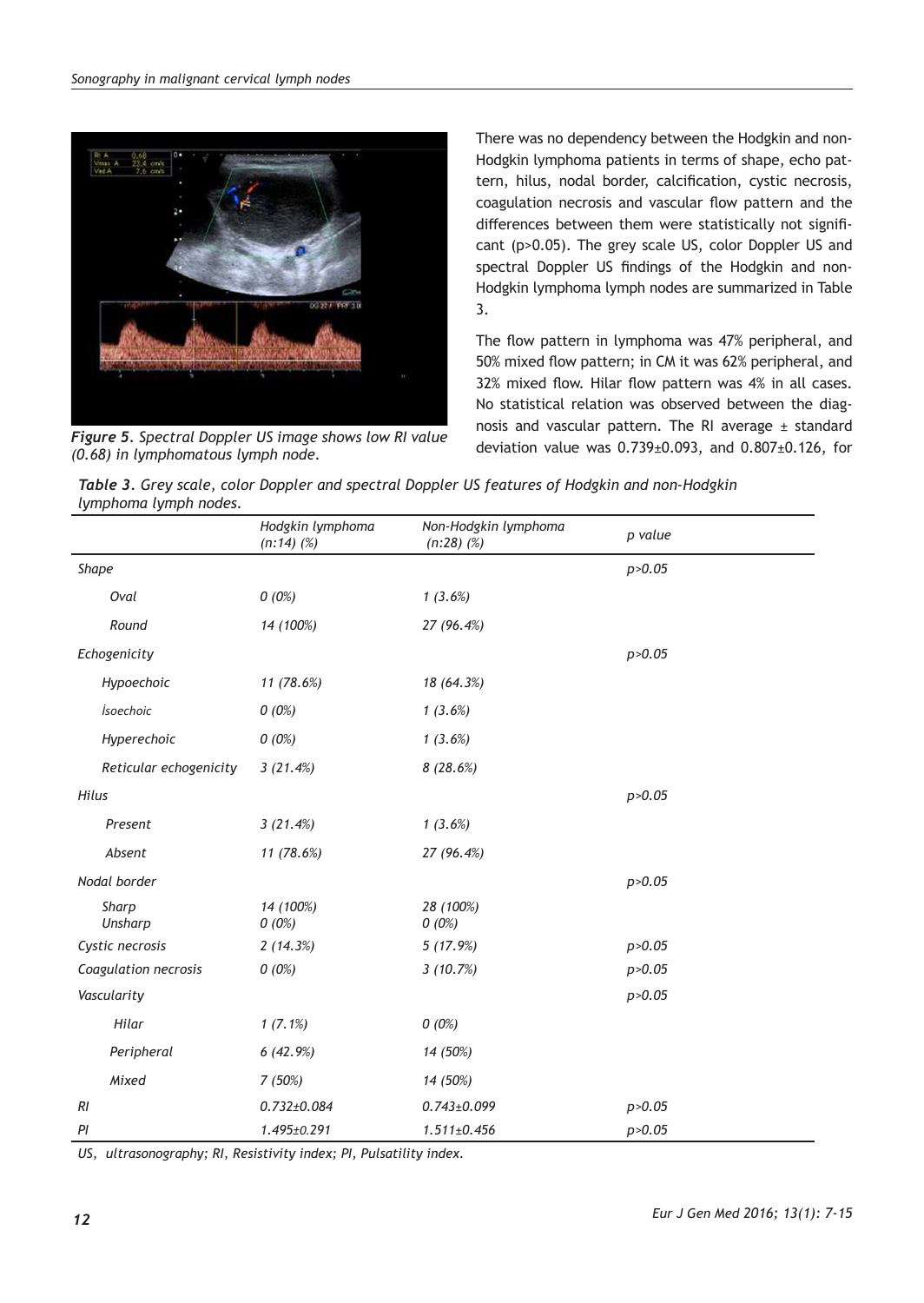the lymphoma, and CM cases, respectively. It was found that the lymphoma group had the lowest RI value among the disease groups included in the study. In lymphoma cases, RI values were found significantly lower than CM cases (Figures 4, and 5). The PI average  $\pm$  standard deviation value was  $1.505 \pm 0.405$ , and  $2.014 \pm 0.699$  for the lymphoma and CM cases, respectively. It was found that the lymphoma group had the lowest PI value of all the disease groups included in this study and the difference was accepted as statistically significant.

There was no dependency between the Hodgkin and non-Hodgkin lymphoma patients in terms of RI and PI values and the differences between them were statistically not significant (p>0.05).

# **DISCUSSION**

The most common causes of malignant cervical lymphadenopathy are lymphoma and metastatic squamous cell carcinoma of the head and neck region. The presence of lymph node metastasis is important as it affects treatment planning and prognosis. Accurate diagnosis is essential as the treatment modalities of these two pathologies are quietly different.

US is the first choice imaging tool for diagnostic evaluation of cervical lymphadenopathy. The role of US in the differentiation of benign nodes from malignant ones is well established. Grey scale US has a sensitivity of 95% and a specificity of 83% in differentiating metastatic and reactive nodes (7). The findings of this study are in accordance with the literature as the round shape, hypoechoic pattern, absence of echogenic hilus, sharp border, peripheal and mixed type flow pattern, high RI and PI values were critaria that support malignant lymph node (8). But these findings were not accepted to be significant for the differential diagnosis of the primary tumour. Cystic necrosis is frequently seen in tuberculosis lymphadenitis, metastatic nodes from squamous cell carcinomas and in thyroid papillary carcinomas (9). In this study cystic necrosis was more common in TCM and SCCM cases. However, cystic necrosis has no contribution for the detection of the primary tumour as in our study. In line with the literature (6), a low rate of coagulation necrosis was observed in our study. It is not significant for detecting the primary tumour (p>0.05).

There are a great many published reports in the literature on the usage of grey scale and Doppler US to distinguish between benign and malignant cervical lymph nodes (2- 4). However limited studies are available for the differential diagnosis of the primaries of malignant cervical lymph nodes by means of grey scale, color Doppler, and spectral Doppler US examinations (5, 6). In this study reticular pattern was only found in lymphomatous lymph nodes and it was a useful finding for the detection of the primary tumour (p<0.05). According to Ahuja et al. (9) reticular pattern is frequently seen (64%) in non-Hodgkin's lymphoma. Our rate of reticular pattern (26%) was lower than the reported rates in the literature. Since we did not subgroup our lymphoma cases we think that this is the cause for our low rates.

Hyperechoic pattern is frequently found in TCM lymph nodes. Hyperechoic pattern was detected to be 77% in the lymph nodes resulting from papillary TCM in a study by Ahuja et al. (6). It is stated that the hyperechoic pattern results from accumulation of colloid (thyroglobulin) produced by thyroid carcinoma. In this study hyperechoic pattern was detected in 39% of TCM cases and it was found to be statistically significant for predicting TCM as the primary tumour (p<0.05). We think that lower value of hyperechoic pattern in our study may be related with not performing a histopathological subgroup analysis such as papillary, medullary, and follicular. Calcification is also a rare finding in the lymph nodes. It was reported that calcification within metastatic lymph nodes highly suggests metastatic nodes from medullary and papillary thyroid carcinoma. Calcification is reported to result from psammoma bodies. Ahuja et al. (6) reported the calcification rate in papillary carcinoma as 51%. In the present study we found the calcification rate as 33% in TCM cases and 2% in SCCM cases. No calcification was found in the lymphoma cases. We think that calcification is a significant criterion for detecting the primary tumour. Hyperechoic pattern and calcification suggest TCM according to this study and literature. It was reported that, thyroglobulin and calcitonin measurement in washout fluid from fine needle aspiration (FNA) of neck lymph nodes is highly reliable diagnostic procedure for TCM (10, 11, 12). If the calcification and hyperechoic pattern are seen in metastatic lymph node, this procedure may be added to FNA.

It has been reported that RI and PI values are higher in malignant lymph nodes due to suppression by surrounding tumour cells (4). However, other studies reported the RI and PI values for malignant lymph nodes were low because of lack of muscular elements in tumour vessels and presence of arteriovenous shunts (2, 13). In another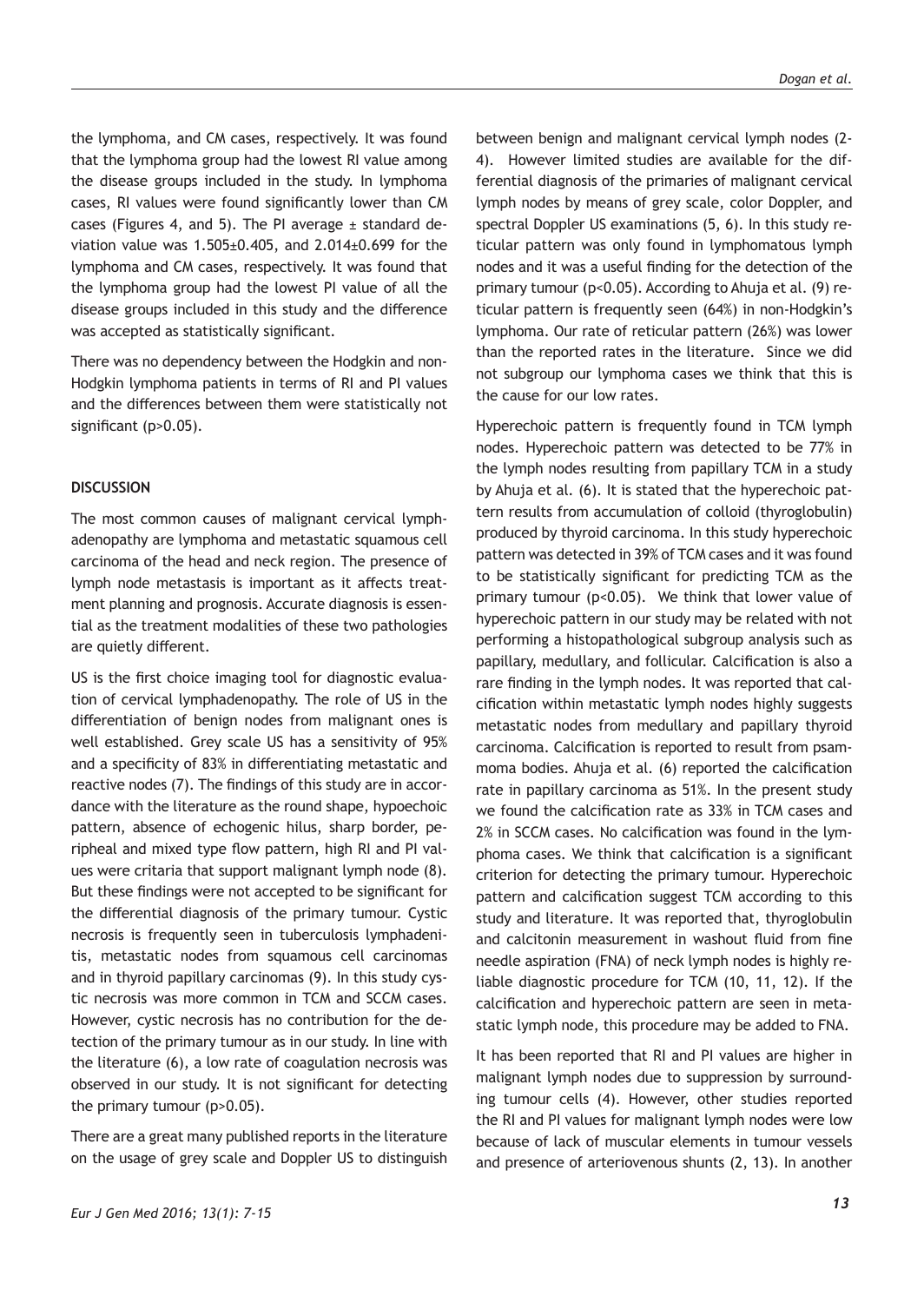study, it was suggested that intranodal vessels with low and high resistance may be observed due to both the suppression of a tumour and angiogenesis inside a lymph node (14). The RI and PI values for the lymphomatous lymph nodes are believed to often be higher than those for the reactive and tuberculosis lymph nodes and lower than those for metastatic lymph nodes (4, 15). Gupta et al. (16) found that mean RI value in lymphomatous lymph nodes to be 0.66, while they found 0.81 as the mean RI value for metastatic lymph nodes. Ying et al. (5) reported that RI with a cut-off value of 0.8 was more accurate in distinguishing metastases (RI>0.8) from lymphoma (RI<0.8), with an accuracy of 65% and 75%, respectively. In our study, RI and PI values were low in lymphomatous lymph nodes and high in metastatic lymph nodes which were in concordance with the reported studies. In cases with malignant cervical lymph nodes with unknown primaries, RI and PI parameters may be used for differential diagnosis for lymphomatous and CM lymph nodes.

US guided FNAC is widely used for evaluation of patients with malignant cervical lymph nodes. It is a safe, simple, quick and cost effective outpatient procedure with a reported diagnostic accuracy in malignant lymphadenopathy that 95% (17). In squamous cell carcinoma of the head and neck, cervical metastases have prognostic and therapeutic importance. In such a case FNAC provide adequate sample for diagnosis without compromising oncological outcome. Core needle biopsy or surgical lymph node resection might be a good alternative. But both procedures are invasive and may lead extracapsular spreading of the tumor. It was reported that in squamous cell carcinoma of the head and neck, surgical biopsy prior to definitive surgery may adversely affect prognosis and increase local complications, incidence of distant metastasis (18). On the other hand surgical lymph node resection requires general anesthesia and hospitalization. The usage of FNAC in lymphoma is controversial. Additional examination techniques such as immunocytochemistry, flow cytometry, cytogenetics, and molecular genetics are necessary for full classification of lymphoma. The accuracy of FNAC in the assessment of lymphoma is approximately 20% less than its accuracy in carcinoma (19). Surgical excision biopsy has been applied for lymphoma diagnosis in many institutions. Screaton et al. (20), reported that in 80% of their patients classification of lymphoma on the basis of core biopsy results was sufficient to commence therapy. The accuracy of core biopsy in differentiating lymphoma from reactive lymphadenopathy, given an ad-

equate sample, was 98.5%. If the core biopsy is applied with the sonography guidance and larger size of biopsy needle, adequate sample can be achievable for diagnosis and classification.

In conclusion; US is an effective method for the evaluation of malignant cervical lymph nodes. Moreover it aids to narrow the disease to be considered in the differential diagnosis. Hyperechoic pattern, reticular pattern, calcification, low RI and PI values are the findings that may direct the clinicians and radiologist to choice of the biopsy method and patient management. If US findings (such as reticular pattern, low RI and PI values) suggest lymphomatous lymph node, core needle biopsy or open surgical biopsy can be used for definitive diagnosis. On the other hand if US findings suggest CM, FNAC can be used for diagnosis. If the calcification and hyperechoic pattern are seen in metastatic lymph node, thyroglobulin and calcitonin measurement in washout fluid from FNA will be very useful in diagnosis of a thyroid carcinoma.

#### **REFERENCES**

- *1. Saghatchian M, Fizazi K, Borel C, et al. Carcinoma of an unknown primary site: a chemotherapy strategy based on histological differentiation – results of a prospective study. Ann Oncol 2001; 12: 535-40.*
- *2. Ahuja AT, Ying M, Ho SS, Metreweli C. Distribution of Intranodal Vessels in Differentiating Benign from Metastatic Neck Nodes. Clin Radiology 2001; 56: 197-201.*
- *3. Adibelli ZH, Unal G, Gül E, Uslu F, Kocak U, Abali Y. Differentiation of benign and malignant cervical lymph nodes: value of B-mode and color Doppler sonography. Eur J Radiol 1998; 28: 230-4.*
- *4. Na DG, Lim HK, Byun HS, Kim HD, Ko YH, Baek JH. Differential diagnosis of cervical lymphadenopathy: usefulness of color doppler sonography. Am J Roentgenol 1997; 168: 1311-6.*
- *5. Ying M, Ahuja AT, Brook F. Accuracy of sonographic vascular features in*
- *6. differentiating different causes of cervical lymphadenopathy. Ultrasound Med Biol 2004; 30(4): 441-7.*
- *7. Ahuja A, Ying M. Grey-scale sonography in assessment of cervical lymphadenopathy: review of sonographic appearances and features that may help a beginner. British J Oral Maxillofacial Surg 2000; 38: 451-9.*
- *8. Ahuja A, Ying M. Sonographic evaluation of cervical lymphadenopathy: is power Doppler sonography routinely indicated? Ultrasound Med Biol 2003; 29: 353–9.*
- *9. Ahuja AT, Ying M. Sonographic Evaluation of Cervical Lymph Nodes. Am J Roentgenol 2005; 184: 1691-9.*
- *10. Ahuja AT, Ying M, Yuen HY, Metreweli C. Pseudocystic ap-*